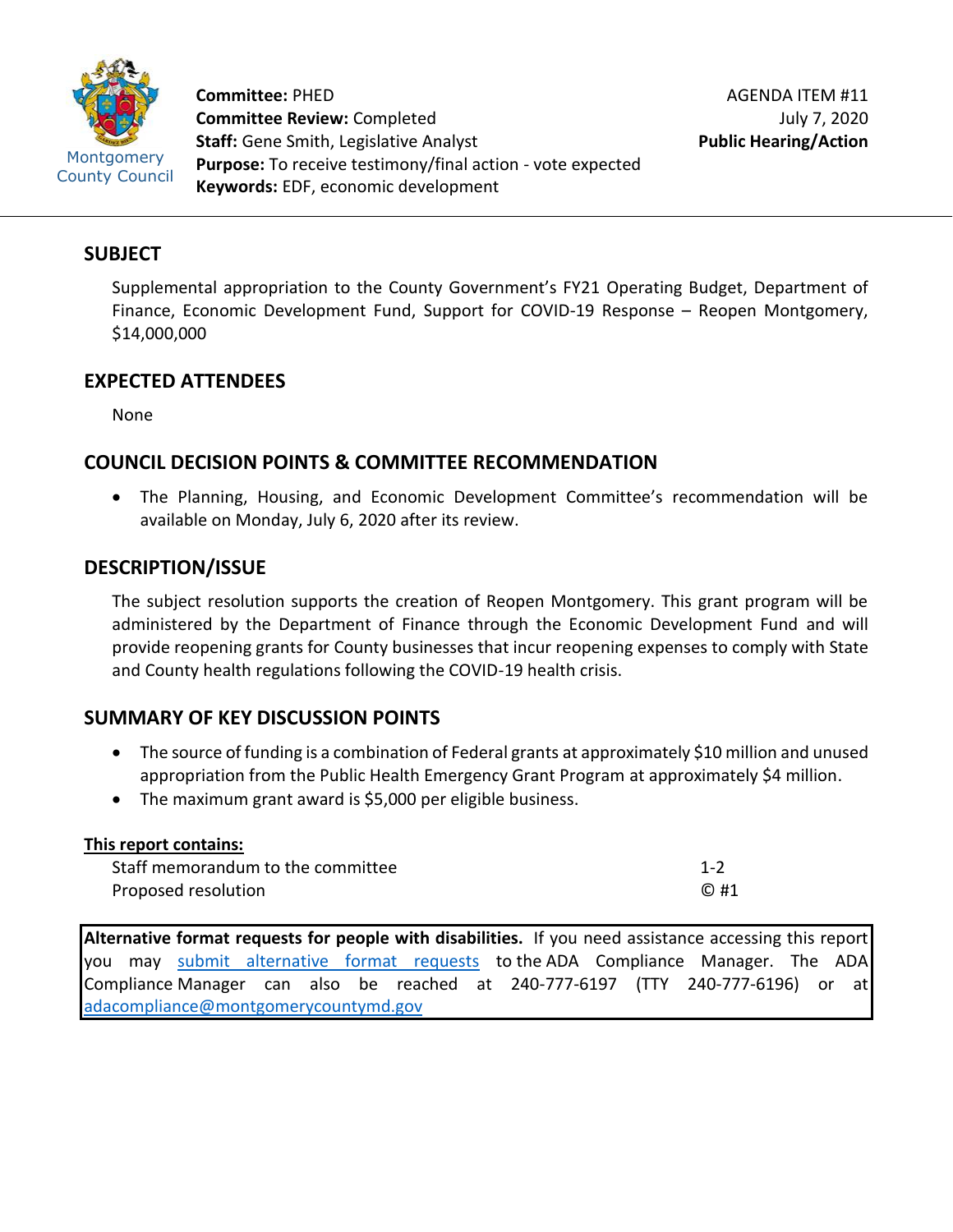PHED ITEM #1 July 6, 2020 **Worksession**

#### **M E M O R A N D U M**

July 1, 2020

| TO:             | Planning, Housing, and Economic Development (PHED) Committee |
|-----------------|--------------------------------------------------------------|
| FROM:           | Gene Smith, Legislative Analyst                              |
| <b>SUBJECT:</b> | Special Appropriation creating Reopen Montgomery Program     |
| PURPOSE:        | Make recommendation for the Council                          |

#### **Those expected for this worksession:**

Jerome Fletcher, Assistant Chief Administrative Officer, Office of the County Executive Tina Benjamin, Special Projects Manager, Office of the County Executive Mike Coveyou, Director, Department of Finance

The PHED committee will review the special appropriation introduced on June 23, 2020 to create the Reopen Montgomery Program. The public hearing and action are tentatively scheduled for July 7, 2020. Should new information be presented at the public hearing, the committee can determine if further review is required before action.

The Reopen Montgomery Program will provide grants to County businesses and non-profit organizations that incur reopening expenses to comply with new State and County health regulations due to the COVID-19. The total appropriation is \$14 million which will come from two sources. The first source includes approximately \$4 million in unused Public Health Emergency Grant funds, and the second source includes approximately \$10 million in Federal grants from the Coronavirus Aid, Relief and Economic Stability Act funding. The program is designed for all County businesses and non-profit organizations that meet the following criteria:

- Must have its physical location(s) only in the County; or its County-based locations must account for more than 50% of its total number of employees or more than 50% of its gross sales;
- Must employ 100 or fewer full-time-equivalent employees;
- Must not have already received financial assistance from the County for reopening expenses related to the COVID-19 health crisis; and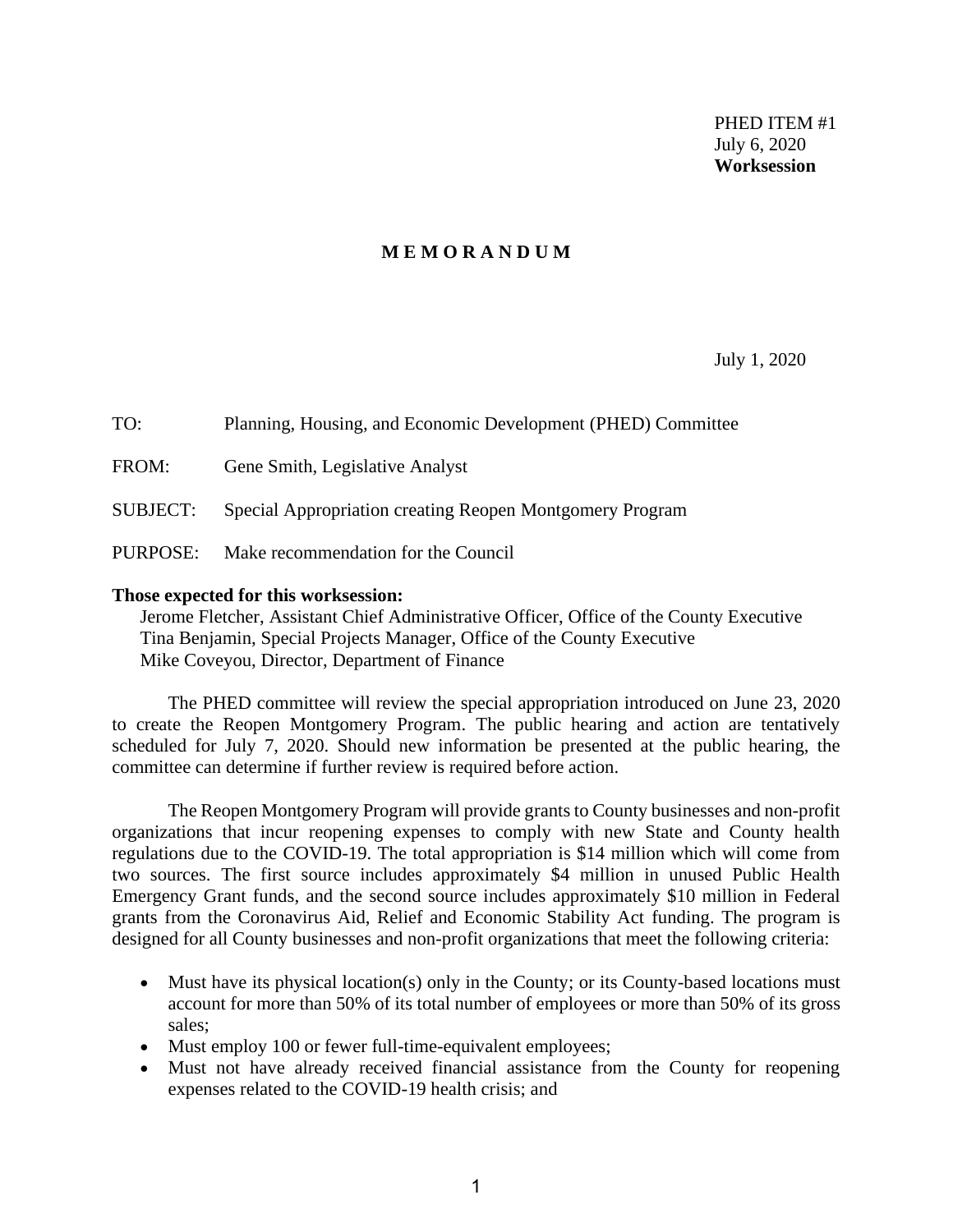• Must incur "Reopening Reimbursable Expenditures" between March 16, 2020 and 30 days following the date when the County starts Phase 3 reopening.

Reopening Reimbursable Expenditures are further defined in Paragraph 9 of the attached resolution (see ©2). The list includes items such as Personal Protective Equipment, materials to create barriers, dividers, protected areas, contactless payment systems, cleaning supplies, signage, outdoor furniture, and disposable food containers and utensil. As stated in the resolution, allowable expenses are not limited to only those listed; rather, the list is illustrative of the types of expenses the Council supports reimbursing. The maximum award available to businesses and non-profit organizations through Reopen Montgomery is \$5,000.

The resolution provides guidance on the general structure of the program. Implementation of the program will be executed by Executive staff. Due to time constraints with this memorandum, Executive staff were unable to provide additional details about implementation but are prepared to discuss these details with the committee during the worksession. Below are the general questions about implementation that would aid the PHED Committee in its review of the program's implementation.

- Application process. How will businesses apply? Who will manage this aspect of the process? How long will it take to begin taking applications?
- Award process. Will it be first-come, first-served, lottery, or some other alternative?
- Reopening Reimbursable Expenditures. Does Executive staff plan to have an exhaustive list of what is or is not eligible, given the general parameters in the resolution? If not, how will expenses be verified for eligibility?
- Timing generally. How long before applications open, before businesses or non-profit organizations are notified, before grants are processed, etc.?

Councilmembers may amend the resolution to provide further guidance, if necessary, to Executive staff for implementation based on today's discussion or the public hearing.

This packet contains:<br>
Decoded Possibility Represent Possibility Represents the property of the Circle # Proposed Resolution 1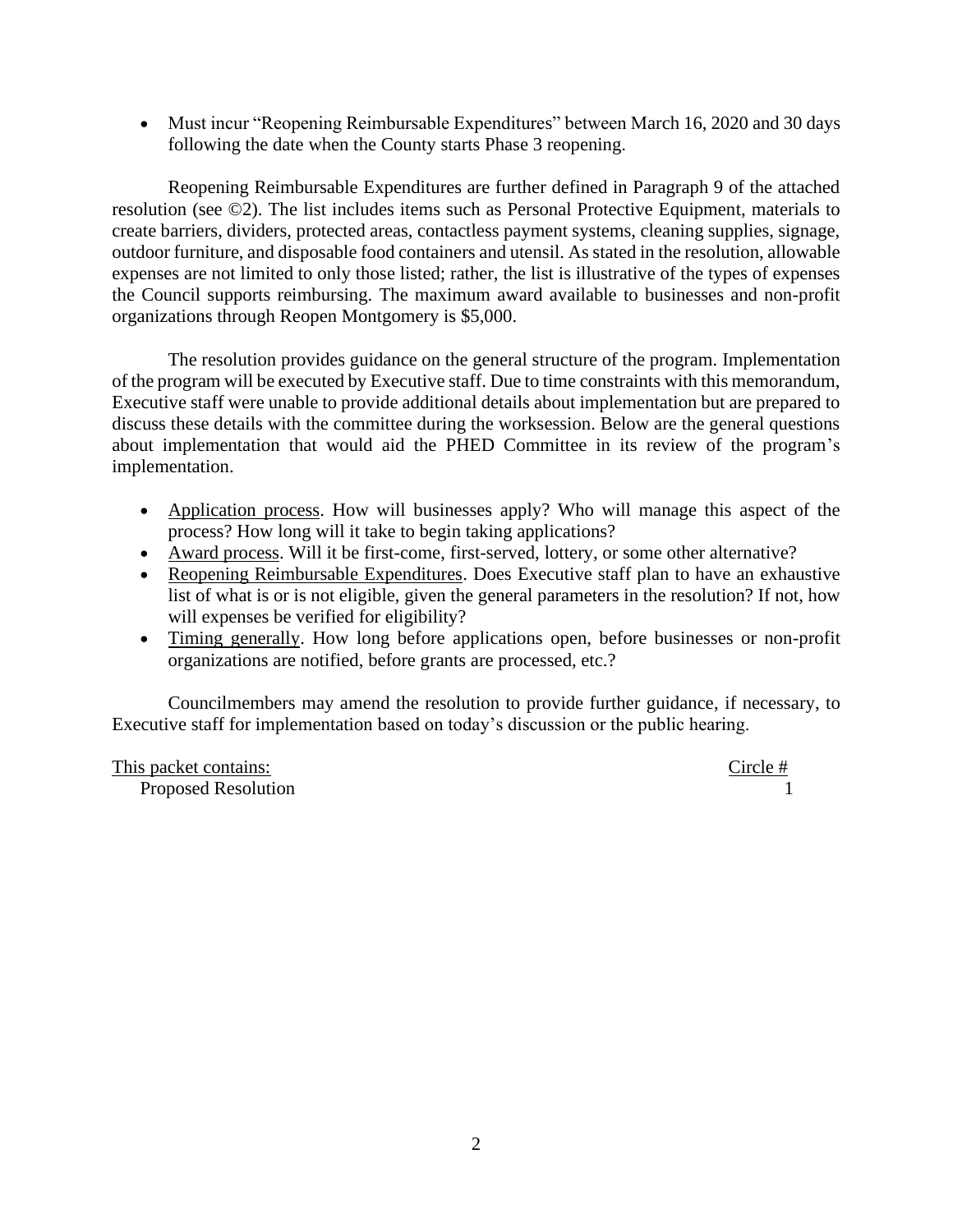Resolution No.: Introduced: June 23, 2020 Adopted:

### **COUNTY COUNCIL FOR MONTGOMERY COUNTY, MARYLAND**

Lead Sponsor: County Council

**SUBJECT:** Special Appropriation to the Fiscal Year FY21 Operating Budget Montgomery County Government, Economic Development Fund, Support for COVID-19 Response – Reopen Montgomery, \$14,000,000 (Source of Funds: Federal Grant Funds and Unused Public Health Emergency Grant Funds)

### **Background**

- 1. Section 308 of the County Charter provides that a special appropriation is an appropriation which states that it is necessary to meet an unforeseen disaster or other emergency, or to act without delay in the public interest. Each special appropriation shall be approved by not less than six Councilmembers. The Council may approve a special appropriation at any time after public notice by news release. Each special appropriation shall specify the source of funds to finance it.
- 2. A new coronavirus disease, named COVID-19, appeared in China in December 2019 and spread extremely quickly. On March 11, 2020, the World Health Organization declared the disease a pandemic. The April 11, 2020 situation report from the World Health Organization stated that the number of confirmed cases worldwide has exceeded 1.6 million, (approximately 1.5 million more than 1 month earlier). As of June 16, 2020, there were 13,734 cases and 658 deaths in Montgomery County.
- 3. To slow the spread of the disease, Governor Hogan declared a State of Emergency and has issued several Executive Orders with actions that include, but are not limited to, closing schools; prohibiting activities by non-essential businesses that restrict traditional on-site operations; closing senior centers and adult medical day care programs; limiting the number of people that can gather; and closing all gyms, movie theaters, and bars and restaurants (excluding carryout and delivery service).
- 4. The efforts to contain the spread of the disease and the disease itself continues to have a crippling impact on Montgomery County's local business community and non-profit organizations.
- 5. The County has begun reopening in phases, with each phase limiting the types of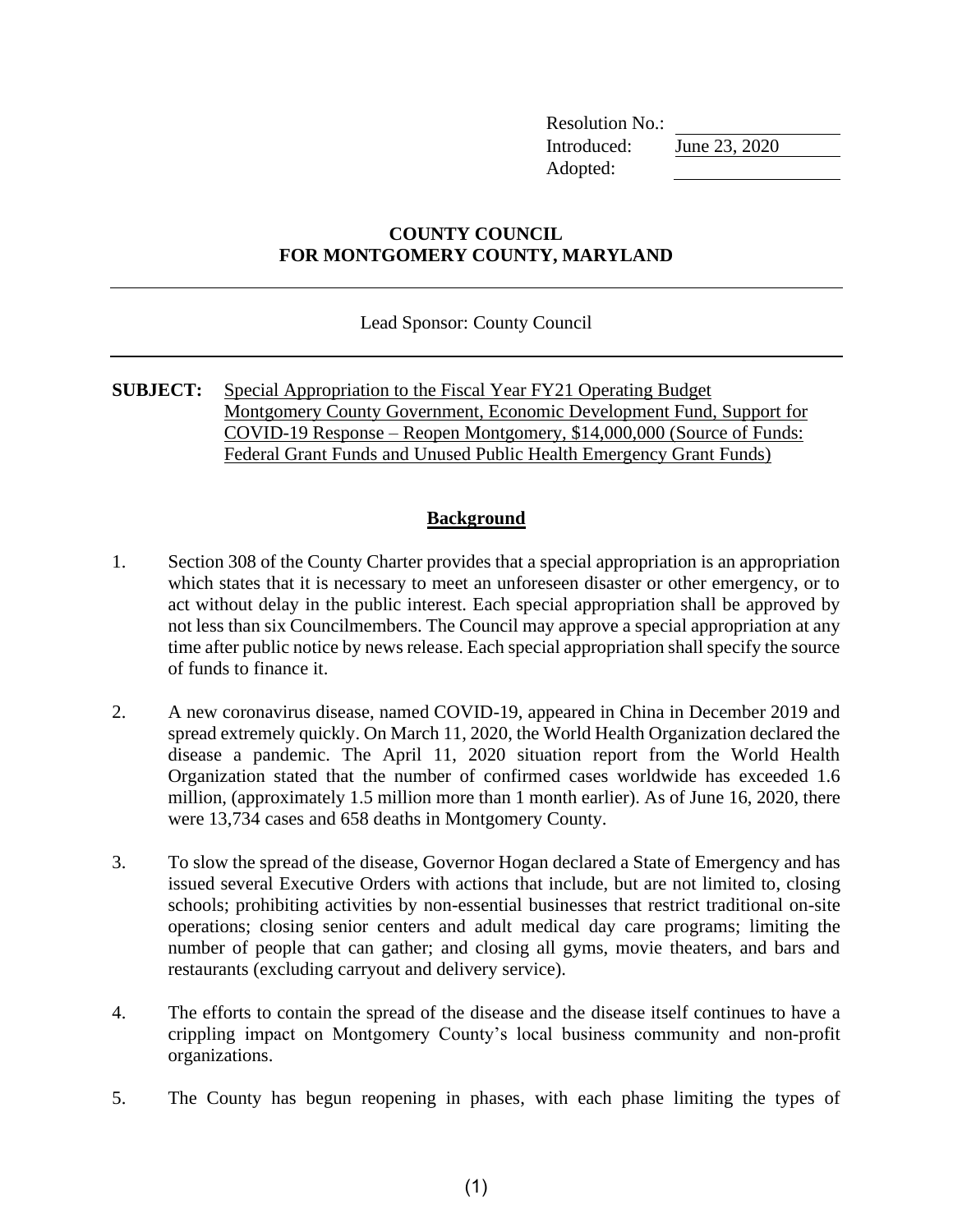businesses and the operations of businesses to continue to contain the spread of COVID-19. The Council approved Executive Order 070-20 on May 29, 2020 to begin Phase 1 of reopening the County's economy. The Council approved Executive 082-20 on June 16, 2020 to begin Phase 2 of reopening.

- 6. County businesses will incur additional expenses to comply with the State and County's reopening requirements to prevent the spread of COVID-19 and maintain public health.
- 7. The Council through this special appropriation is creating the Reopen Montgomery to reimburse businesses and non-profit organizations for expenses incurred to reopen and comply with the State and County's public health requirements.
- 8. A business or non-profit organization is eligible to receive assistance from the Reopen Montgomery if it: 1) has its physical location(s) only in the County; or its County-based locations account for more than 50% of the business's total number of employees or 50% of the business's gross sales; 2) employs 100 or less full-time-equivalent employees; 3) has not received financial assistance from the County for reopening expenses related to the COVID-19 health crisis; and 4) has incurred "Reopening Reimbursable Expenditures," as defined in Paragraph 9, between March 16, 2020 and 30 days following the date when the County starts Phase 3 reopening.
- 9. Reopening Reimbursable Expenditures are expenses incurred during reopening to comply with Maryland and Montgomery County COVID-19 health regulations. Allowable expenses include but are not limited to the following: Personal Protective Equipment, materials to create barriers, dividers, protected areas, contactless payment systems, cleaning supplies, signage, outdoor furniture, and disposable food containers and utensils.
- 10. Each eligible business and non-profit may be awarded a grant up to \$5,000 for Reopening Reimbursable Expenditures. The actual grant will be based on actual, verified expenditures for each business and non-profit organization.
- 11. A FY21 Operating Budget special appropriation is requested for the Economic Development Fund:

| Personnel | Operating       | Total        | Source                                                                                 |
|-----------|-----------------|--------------|----------------------------------------------------------------------------------------|
| Services  | <b>Expenses</b> |              | of Funds                                                                               |
| \$0       | \$14,000,000    | \$14,000,000 | Federal Grant Funds and<br><b>Unused Public Health</b><br><b>Emergency Grant Funds</b> |

- 12. This special appropriation is needed to implement the Reopen Montgomery.
- 13. Notice of public hearing was given and a public hearing was held.